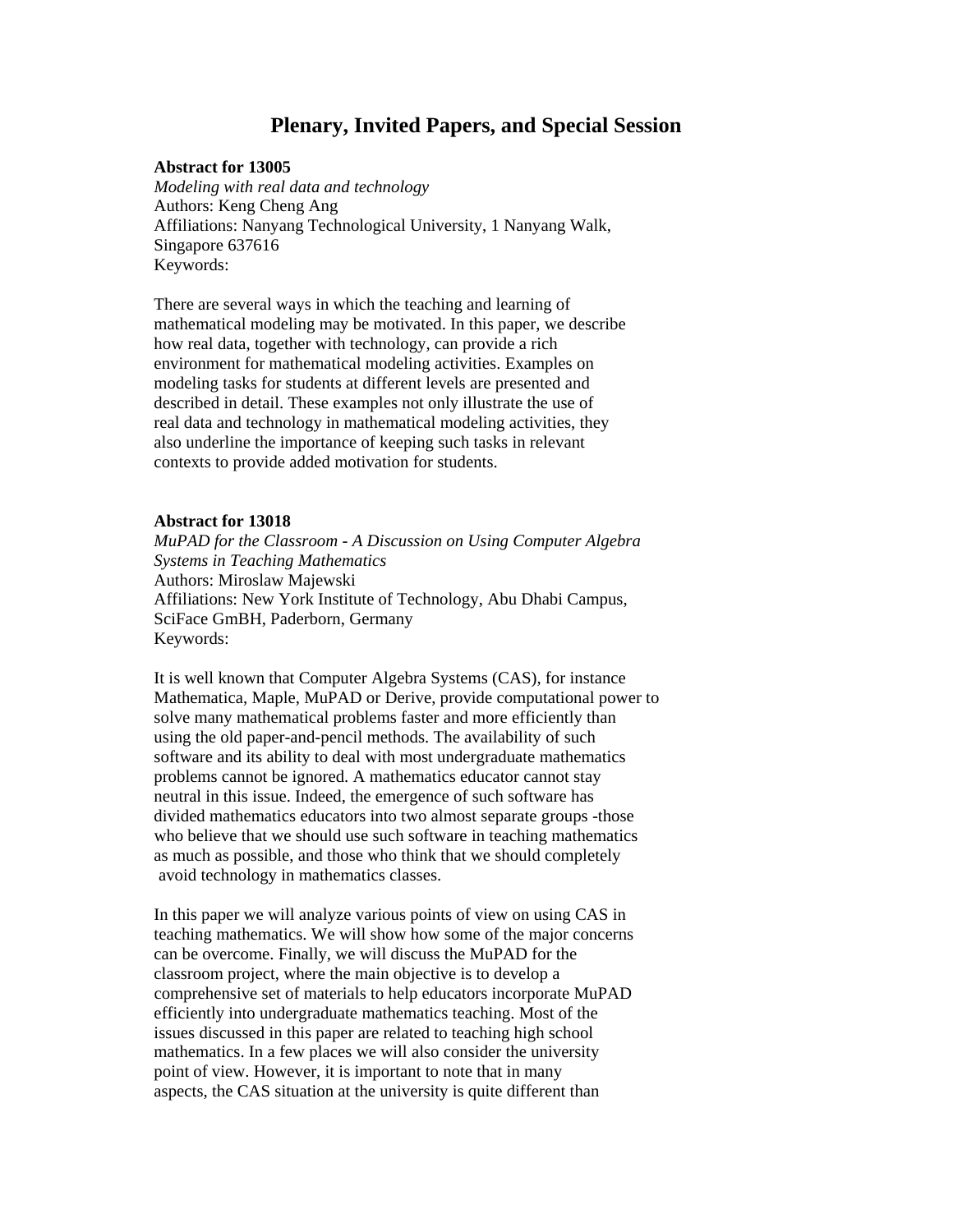in high school.

## **Abstract for 13025**

 *Spreadsheets in Mathematics: Accessibility, Creativity, and Fun*  Authors: Deane Arganbright Affiliations: currently retired Keywords:

 A spreadsheet, such as Microsoft Excel, provides educators with a creative tool for the study and teaching of mathematics, mathematical modeling, and mathematical visualization. It enables students to gain mathematical insights into a diverse range of interesting and significant applications in an engaging setting while they simultaneously acquire practical skills in using the principal mathematical tool of the workplace. This paper illustrates novel ways to use this powerful and accessible tool and its outstanding graphic features creatively in teaching a surprising number of mathematically oriented topics. Illustrations come from such disciplines as the physical and social sciences, statistics, mathematics, computer sciences, and the arts. The paper describes how Excel's graphics can create eye-catching animated graphic displays and inject more fun into the study of mathematics.

#### **Abstract for 13038**

 *From String Art to Caustic Curves: Envelopes in Symbolic Geometry*  Authors: Philip Todd Affiliations: Saltire Software Keywords:

 In this paper, we use the symbolic geometry program Geometry Expressions to analyze three problems involving envelope curves. First we examine the envelopes of families of lines through points which are equally spaced on a pair of line segments. We use a combination of symbolic geometry and algebra to develop an expression for the area of the void in a popular string art figure consisting of 3 parabolas inscribed in a triangle. We use an envelope approach to reduce a popular calculus problem - that of finding the longest ladder which fits around an asymmetric corner – to an algebra problem which is readily solved using CAS. Finally we study the caustic curves generated by reflecting a point light source in a shiny cylinder. We analyze these both experimentally and theoretically, and focus on determining the parametric and Cartesian locations of the cusps. These examples illustrate how symbolic geometry technology can be used to make mathematics fun, accessible and challenging.

#### **Abstract for 13115**

 *Managerial Issues of Teaching Mathematics*  Authors: Jozef Hvorecky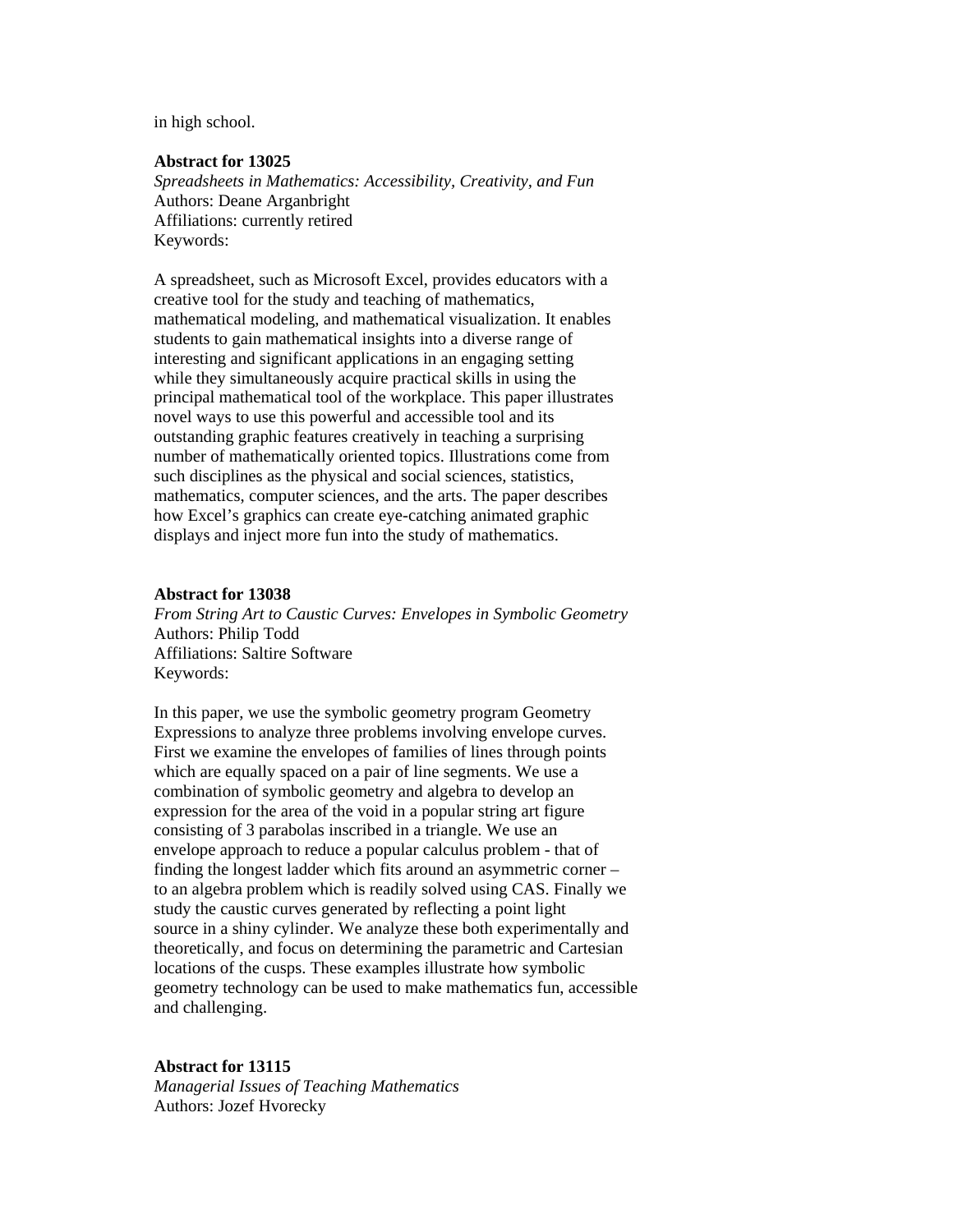Affiliations: Vysoka skola manazmentu Bratislava, University of Liverpool Keywords:

 Mathematics belongs among the least popular subjects. The reasons are quite known and well described for example in [1]. For that reason, we concentrate on methods which could improve its image among general audience. Instead of talking about internal problems of mathematics, our paper discusses the issue as a managerial problem. We use an analogy: What has to be done if Teaching Mathematics would be an enterprise with a similarly bad reputation? Based on the parallel, we propose long-term solutions and later exemplify them. As shown, the most of them requires substantial changes in mathematicians' minds and in their approach to their teaching methodologies.

#### **Abstract for 13207**

 *New Views at Teaching and Learning with CAS*  Authors: Bernhard Kutzler Affiliations: ACDCA - Austrian Center for Didactics of Computer Algebra Keywords:

 Using powerful technology such as computer algebra systems for teaching and learning mathematics and related subjects means an enormous enrichment which, for many educators, in particular novices and technophobes, at first glance appears complicated, sometimes even threatening.

 We offer several new views at how to involve technology, in particular CAS, in the classroom, which are helpful in various ways, such as for planning its proper use, for getting more educators excited in using technology, for making teacher training more efficient, …

# **Abstract for 13259**

 *Making Mathematics Fun, Accessible, and Challenging using*  Mathematica 6 Authors: Paul Abbott Affiliations: School of Physics, University of Western Australia Keywords:

 The theme of this year's conference is "Making Mathematics Fun, Accessible and Challenging through Technology". Version 6 of Mathematica, released in May 2007, is instantly interactive, allowing teachers and students to easily construct live interfaces to illustrate and investigate mathematical concepts at all levels. Over 1700 examples of these interactive capabilities, including a number written by high school students, are freely available at the Demonstrations Project website (http://demonstrations.wolfram.com).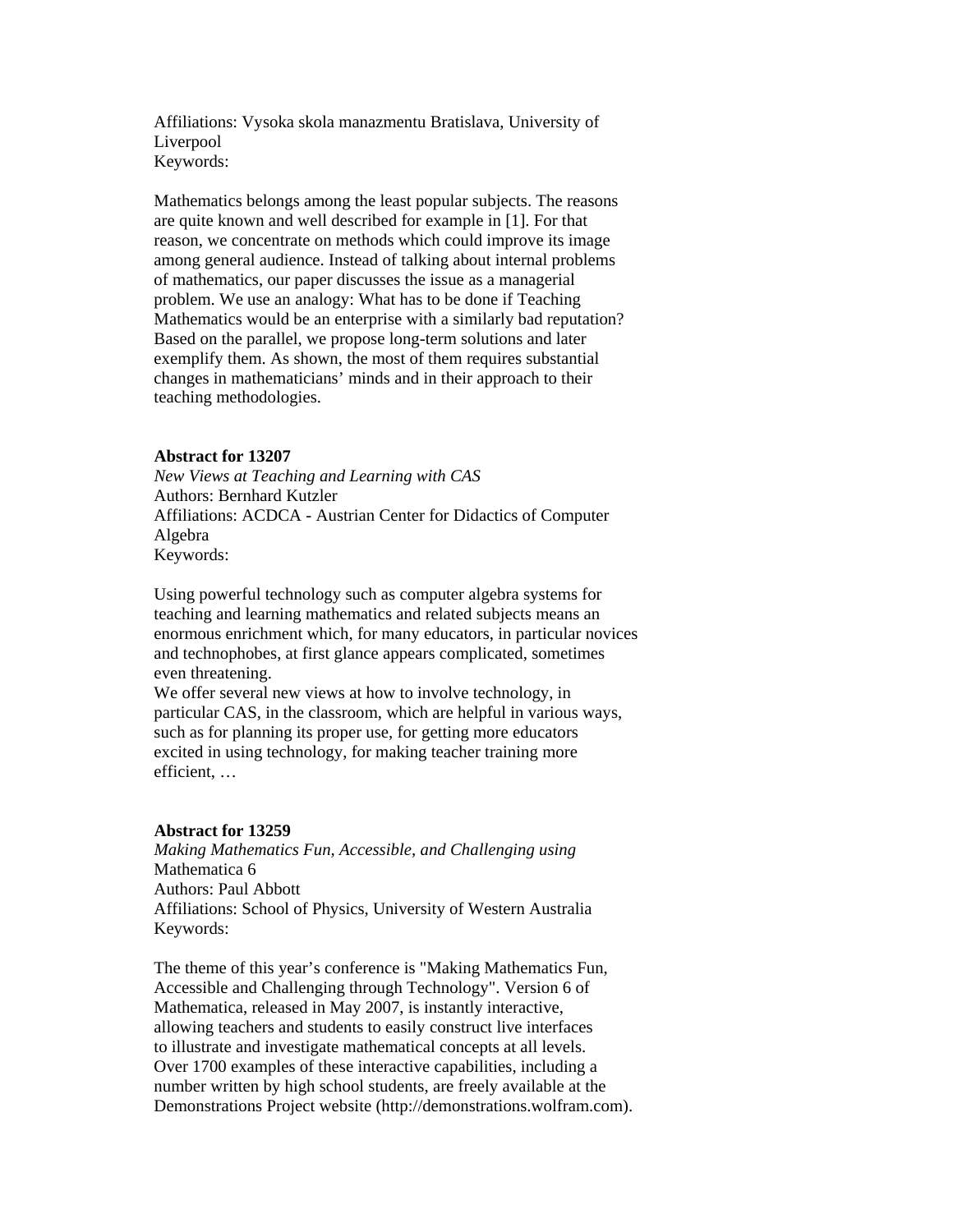Other new features of Version 6, relevant to this conference, include high-quality adaptive visualization of functions and load-on-demand data of mathematical properties such as graphs, knots, lattices, and polyhedra. In this talk I will demonstrate several of these new capabilities, showing how much fun one can have when the technology is high-level, robust, portable, and easy to use.

#### **Abstract**

*The Internet and Critical Points in Calculus, Geometry, and Topology*  Author: Tom Banchoff Affiliation: Brown University

Internet-based courses in calculus, geometry, and the topology of surfaces make it possible for students and teachers to explore topics that start in calculus and continue to grow in subsequent courses. Starting with critical points of functions of one and two variables, we trace this theme through the Critical Point Theorem and the Gauss-Bonnet Theorem."

## **Abstract for 13426**

*Technology and Teaching Mathematics, an Indian perspective*  Authors: Inder Kumar Rana Affiliations: I. I. T. Bombay, India, ATCM, AMS Keywords:

Topics: Implementation of Technology from K-12 Level, Assessment of Implementation of Technology in Education, Mathematics Teaching, Learning and Assessment using Technology Abstract:

The talk will consist of:

(1) Indian Education System

Education system in India is " $10 + 2 + 3$ " model. The Indian education system is very examinationoriented. As education is a state matter and there are in all there are 26 states. There is little scope for innovation and use of technology in regular teaching

(2) My perspective of teaching mathematics and role of technology.

In this part we will discuss a methodology of supplementing regular teaching to make the subject matter more lively and stimulating.

(3) My experiences of conducting math labs.

In this part we will discuss my personal experiences of conducting math lab sessions for middle school students (age 13-14) and for senior secondary students (age 16-17).

Part (2) and (3) of the talk will have multimedia presentations.

(4) Conclusions

#### **Abstract for 13558**

*Experiencing the multiple dimensions of mathematics with dynamic 3D geometry environments:*  Authors: Colette Laborde Affiliations: University Joseph Fourier Keywords:

Topics: Mathematics Education using Information & Communication Technology, Mathematics Teaching, Learning and Assessment using Technology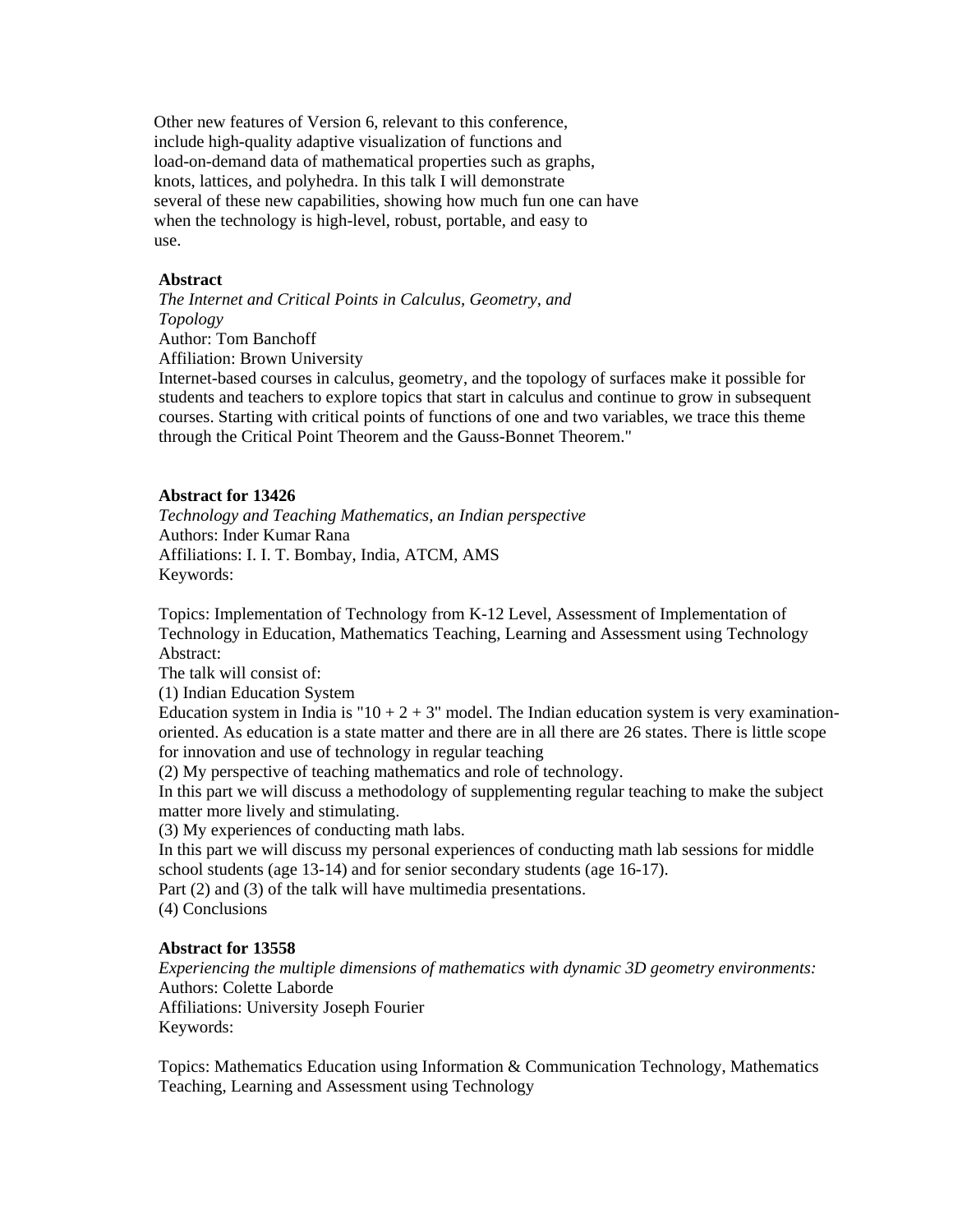In this paper, we start from the distinction between two processes : iconic and non iconic visualization. Both are involved in solving problems in geometry. The non iconic visualization consists in breaking down an object into parts of same or lower dimension. This cognitive process is critical for solving problems in geometry as very often the reasoning consists in establishing relationships between elements of the figure. However this process is not spontaneous and must be learned. 3D geometry is the source of new problems regarding iconic and non iconic visualization. On the one hand, iconic visualization is not always reliable as it is in 2D geometry, on the other hand non iconic visualization is more complex since it deals with a larger number of kinds of objects, from dimension 0 to dimension 3. The paper examines how 3D dynamic geometry environments with direct manipulation and the tools they offer may enlarge the iconic visualization and assist the non iconic visualization. The example of Cabri3D is used to illustrate the analysis.

#### **Abstract for 13831**

*Exploring the Place of Hand-Held Technology in Secondary Mathematics Education*  Authors: Barry Kissane Affiliations: Murdoch University Keywords:

Topics: Implementation of Technology from K-12 Level, Mathematics Education using Information & Communication Technology, Technology and Curriculum Issues, Mathematics Teaching, Learning and Assessment using Technology, Applications using CASIO technologies While sophisticated technology for mathematics is available and used in many educational settings, there are still many secondary school mathematics classrooms in many countries in which student access to such facilities is either very limited or non-existent, either at home or at school. This paper focuses on secondary mathematics education for students and teachers who are without reliable and regular access to computers or to the Internet. The place of hand-held technologies, including scientific calculators, graphics calculators and integrated devices will be considered. The computational support such devices offer to students is described and evaluated. Opportunities for new approaches to teaching and learning mathematics are described. The significance of hand-held technologies for aspects of the mathematics curriculum, its evolution and its assessment will be outlined and some issues associated with effective integration of technology into the secondary school curriculum are identified.

#### **Abstract for 13828**

*How to motivate teachers to want to use technology*  Authors: Douglas Butler Affiliations: iCT Training Centre (Oundle School), UK

The TSM (Technology for Secondary Math) workshops have a fantastic reputation in the UK for motivating teachers to use computer-based technology effectively. The annual 3-day residential workshop concentrates on two areas: to become fluent in Word and Excel for mathematics, and then to make the best use of dynamic software in the classroom.

## **Abstract**

*Both Computer and Traditional Technology Are Inevitable for Mathematics Teaching: Revisiting why we use technology* Author: Masami Isoda Affiliation: Univeristy of Tsukuba, Japan